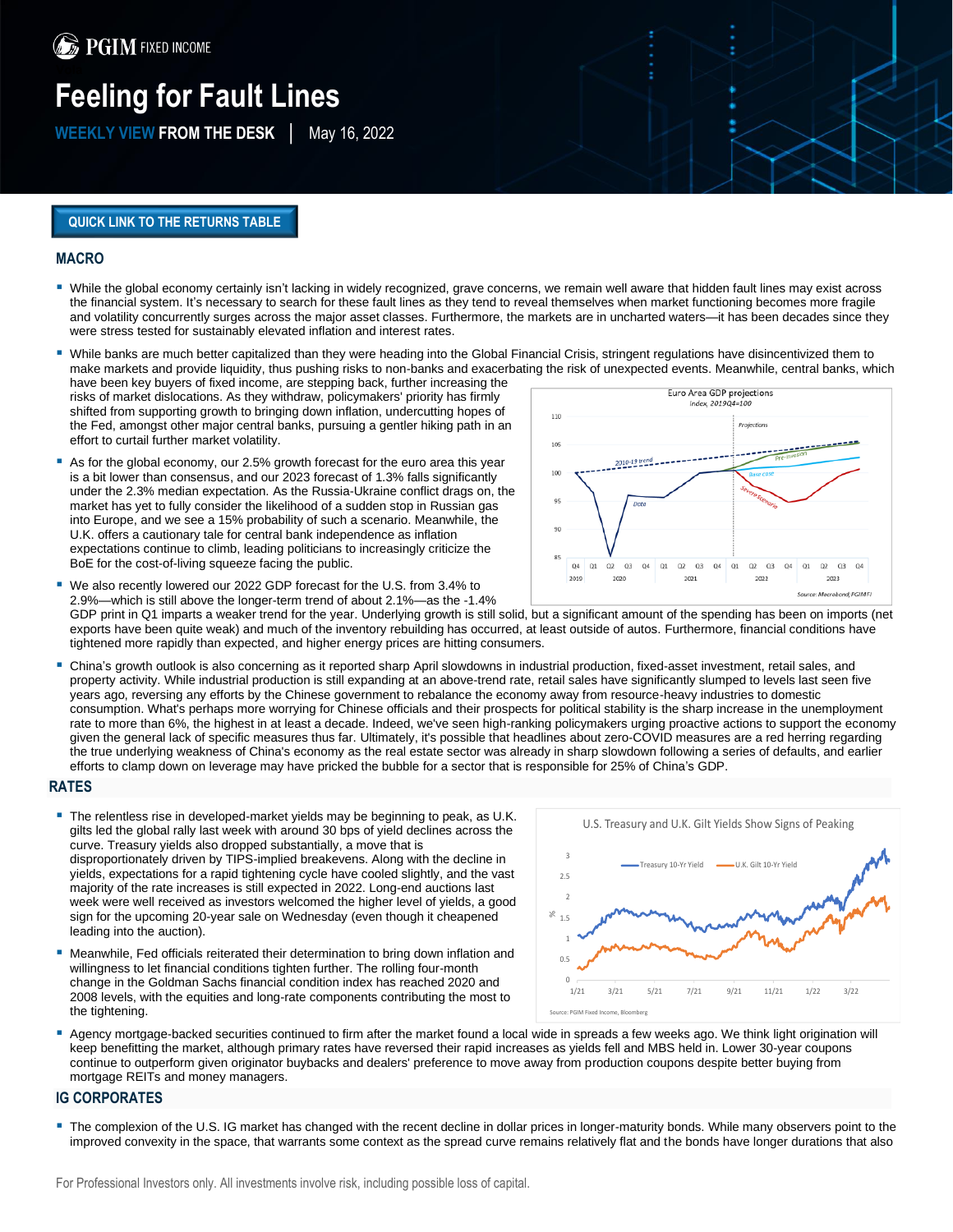offer less spread per unit of duration, which may warrant a focus on the intermediate portion of the curve. However, there is an argument for the improved convexity, particularly among BBB-rated issuers with a strong incentive to maintain their investment-grade ratings.

- From a more tactical perspective, pensions and other institutional investors with long-term liabilities continue to place a bid under the back end of the curve, while a broader range of investors—perhaps with more acute economic concerns—continues to place a bid under the front end of the curve. As a result, the intermediate portion of the curve has been underperforming recently. Last week, financials outperformed industrials, while A-rated issues outperformed BBBs. Recent issuance has also been concentrated in A-rated names amid investors' preference for stronger IG credits, despite the potential for increased event risk in A-rated industrials.
- In Europe, the gap between prices for IG corporate bonds and bank bonds narrowed last week. With no new bank issuance, the sector's spreads tightened 10 to 20 bps. This recovery amounted to around one quarter to one third of the widening in bank bonds' spreads in the last two months. By contrast, a moderate volume of new IG corporate bonds were issued at concessions of five to 10 bps last week, which consequently pushed secondary spreads wider.
- In terms of potential fault lines, the ECB owns around 30% of all eligible IG-rated corporate bonds in Europe, which is the only segment where spreads haven't materially widened this year and looms as a potential risk as the bank reduces its corporate bond holdings.

#### **HIGH YIELD**

- U.S. high yield posted negative total and excess returns for a sixth consecutive week as spreads widened and yields rose. By quality, BBs held in the best while CCCs declined the most. For much of the year, BBs underperformed as the market focused on inflation and interest-rate risk, but they have outperformed in recent weeks as the market has turned its attention to recession risk.
- By industry, all sectors posted negative returns for a third week in a row. The worst performing sectors were retail (-2.53%), healthcare (-2.03%), and media (-1.65%). Electric Utilities (-0.26%), food/beverage/tobacco (-0.56%), and paper (-0.58%) were the top performing sectors last week. Primary activity remained light as Frontier Communications priced a \$1.2B B3/B secured 8NC3 at 8.75%. The bonds traded up nearly two points on the break, indicating that demand remains strong for deals that are priced fairly. YTD issuance totals \$58.6B, down 75% over the same period in 2021.
- Loans posted a relatively sizeable negative return last week after entering the week down just modestly for the year. At 94.72, the index now stands its lowest level since November 2020. The selloff was largely technical in nature as CLO formation has been hampered by a lack of AAA buyers. Loan mutual funds also saw outflows, with ETFs posting a \$440M outflow, which pressured some of the largest, most liquid names. Consumer, retail, building products, as well as any names that reported weaker earnings, were lower on the week.
- In European high yield, average yields declined and spreads widened as volatility and recession risk continued to weigh on sentiment. CCCs underperformed, and we believe they remain vulnerable to further downside should the market begin pricing in higher defaults. That said, we continue to expect default rates to remain low over the next 12-24 months despite a growing risk of recession—assuming that a potential recession remains shallow. Loans posted a negative return, significantly underperforming high yield last week. While we were more constructive on loans than bonds, we have recently grown more cautious in light of a reduced bid for CLOs.

#### **EMERGING MARKETS**

- EM bond prices remain under pressure as EM central banks continue to raise interest rates to control inflation and growth in China continues to slow. If China's slowdown turns out to be the result of its government's zero-covid policy, then loosening that policy should be a straightforward approach to an economic recovery. But, as previously noted, China's economic woes might run deeper: its property bubble may be deflating, dragging down consumption with it. Monetary policy appears to have little or no effect—China's interbank rate has fallen 0.50% in the last two months—and fiscal policy has not been ambitious enough. The prospect of structural or political reform—like measures after the Asian currency crisis when China restructured its state enterprises and joined the WTO—seems remote.
- Across EM hard-currency bonds, spreads continued to widen, particularly for lower-rated issuers. We maintain the barbell structure of our portfolios and are considering adding more higher-quality issues at the long end and more higher-yielding issues at its short end, in government as well as corporate hard-currency bonds.
- EM local-currency bond yields continued to rise as well, especially in lower-quality issues. We continue to underweight EM local-currency bonds in our portfolios. In EM currencies, we maintain our long US-dollar bias. Here, too, the weakest EM currencies continue to selloff the most.

#### **SECURITIZED PRODUCTS**

- U.S. conduit AAA CMBS spreads widened on macro volatility last week, and a couple conduit deals moved their timing up, and we now expect up to four deals in the next month. SASB floater spreads also followed broader markets wider. Issuance remains steady, and there is currently a \$3B floating hotel/casino deal in the market with AAA talk at SOFR+210 bps. A ~\$2B CRE CLO priced last week with the AAA at SOFR+235. Non-agency RMBS spreads were wider last week, especially in CRT. Freddie's new issue CRT widened 5-15 bps in secondary trading. Generically, CRT M2s widened 20-50 bps and B1s 35- 75 bps.
- U.S. CLO spreads were wider across the capital structure last week. Primary levels continue to lag secondary spreads as some investors do not grasp the widening occurring. Primary spreads are now ~20-30 bps tighter than where similar secondary trades are clearing. We believe spreads for benchmark issuers in the U.S. are ~3M SOFR+159/240/285/415/795 for AAA/AA/A/BBB/BB, respectively for 5-year reinvestment period deals. Total issuance across new issue, refinancings, and resets was ~\$3.3B for the week, in line with the ~\$3.2B the prior week. European spreads were wider across the capital structure last week with mezzanine tranches particularly impacted by the widening. However, AAA spreads continue to lag as they remained in the 3E+120s, roughly 20 bps tight to secondaries.
- ABS spreads were wider in aggregate last week due to broader market volatility, coupled with near term surge in new issue supply. For example, a Marriott timeshare deal widened the senior class 30 bps to T+130-140bps to clear, and Santander subprime auto deal moved spreads out 10-20 bps to clear senior and subordinate classes (AA class at T+170bps). The exception was 1yr top tier prime auto which tightened to T+60s. Secondary spreads remain soft, particularly unsecured consumer loans, as dealers remain risk averse. New issuance surged for the second straight week with \$10B pricing, and similar heavy supply expected this week. YTD issuance reached \$104B, 20% ahead of 2021 pace. We would continue to opportunistically sell, while being highly selective on additions. Fundamentals continue to be stable, though inflationary and monetary policy headwinds persist.

#### **MUNICIPAL BONDS**

<span id="page-1-0"></span>■ Muni technicals remained soggy last week with \$10B of outflows for the 18th consecutive week of outflows for a total of \$54.8B. Supply reached \$8.1B, 103% of the five-year average, and BWIC volume reached a record of \$2.5B on Wednesday. Not surprisingly, performance remained weak and failed to catch the mid-week rally in Treasuries. Many deals continue to struggle cross the finish line amid uncertain pricing and demand.

For Professional Investors only. All investments involve risk, including possible loss of capital.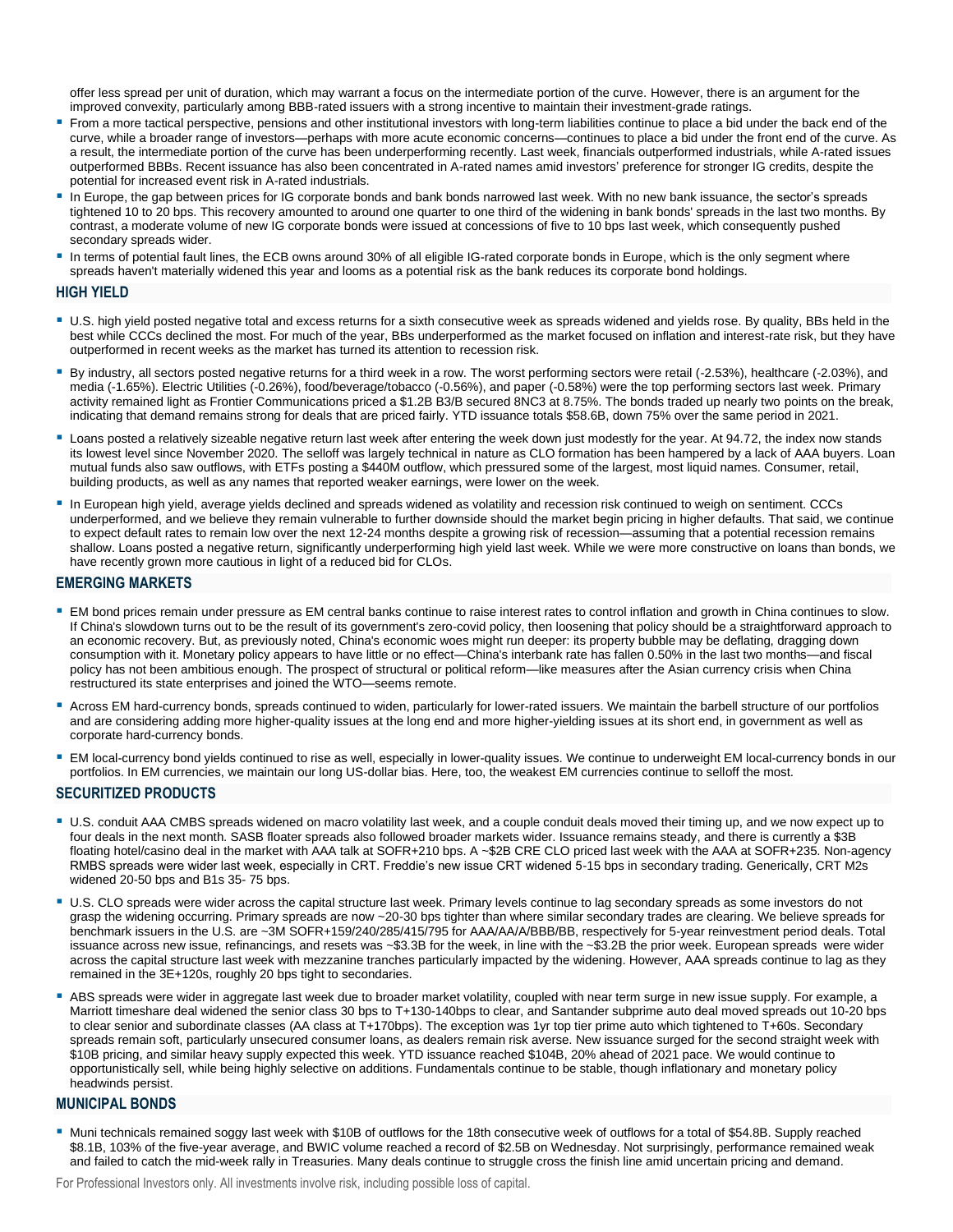# **THE RETURNS TABLE** As of May 13, 2022

|                                |                 |            |                |                |                  | Yield/ OAS Change (BPS) |                |            | Total Return (%) |            |               |
|--------------------------------|-----------------|------------|----------------|----------------|------------------|-------------------------|----------------|------------|------------------|------------|---------------|
| <b>Sovereign Rates</b>         | <b>Duration</b> | <b>YTM</b> | <b>OAS</b>     | <b>WTD</b>     | QTD              | <b>YTD</b>              | Prior<br>Year  | <b>WTD</b> | QTD              | <b>YTD</b> | Prior<br>Year |
| U.S. 2-Year                    | 1.9             | 2.58       | $---$          | $-15$          | 25               | 185                     | 243            | 0.24       | $-0.30$          | $-2.79$    | $-3.30$       |
| U.S. 5-Year                    | 4.6             | 2.89       | ---            | $-21$          | 41               | 160                     | 204            | 0.80       | $-1.82$          | $-6.76$    | $-7.78$       |
| U.S. 10-Year                   | 8.6             | 2.94       | ---            | $-21$          | 58               | 141                     | 126            | 1.67       | $-5.01$          | $-11.42$   | $-9.00$       |
| U.S. 10-Year Breakeven         | ÷.              | 2.74       | ---            | $-12$          | $-9$             | 15                      | 20             | ---        | ---              | ---        | ---           |
| U.S. 10-Year TIPS              | 4.8             | 0.19       | ---            | $-8$           | 68               | 129                     | 107            | 0.66       | $-5.25$          | $-8.53$    | $-2.61$       |
| U.S. 20-Year                   | 15.2            | 3.33       | ---            | $-13$          | 71               | 138                     | 104            | 2.00       | $-10.29$         | $-19.49$   | $-13.56$      |
| U.S. 30-Year                   | 19.8            | 3.11       | ---            | $-15$          | 63               | 118                     | 69             | 2.40       | $-12.69$         | $-22.65$   | $-12.77$      |
| UK 10-Year                     | 8.3             | 1.74       | ---            | $-25$          | 13               | 77                      | 85             | 2.15       | $-0.92$          | $-5.71$    | $-4.86$       |
| Germany 10-Year                | 9.7             | 0.94       | ---            | $-19$          | 40               | 113                     | 107            | 1.82       | $-3.74$          | $-9.56$    | $-9.56$       |
| Switzerland 10-Year            | 9.8             | 0.74       |                | $-25$          | 17               | 89                      | 89             | 2.43       | $-1.56$          | $-8.13$    | $-7.90$       |
| Japan 10-Year                  | 9.6             | 0.24       | ---            | $\pmb{0}$      | $\mathfrak{z}$   | 18                      | 15             | $-0.02$    | 0.02             | 0.02       | 0.02          |
| Australia 10-Year              | 9.2             | 3.40       | ---            | $-7$           | 56               | 173                     | 159            | 0.66       | $-4.70$          | $-14.07$   | $-11.65$      |
| Canada 10-Year                 | 8.7             | 2.96       | ---            | $-17$          | 56               | 153                     | 139            | 1.52       | $-4.45$          | $-11.66$   | $-9.53$       |
| <b>MAJOR FI MS INDICES</b>     |                 |            |                |                |                  |                         |                |            |                  |            |               |
| Global Aggregate Unhedged      | 7.2             | 2.58       | 50             | $\mathbf{1}$   | 8                | 14                      | 18             | 0.30       | $-6.39$          | $-12.16$   | $-13.35$      |
| Global Aggregate Hedged        | 7.2             | 2.58       | 50             | $\mathbf{1}$   | $\,8\,$          | 14                      | 18             | 0.87       | $-2.82$          | $-7.65$    | $-6.58$       |
| U.S. Aggregate                 | 6.7             | 3.43       | 50             | $\mathbf{1}$   | $\boldsymbol{9}$ | 14                      | 19             | 0.89       | $-4.02$          | $-9.71$    | $-8.45$       |
| Euro-Aggregate (Unhedged)      | 7.2             | 1.43       | 85             | $-1$           | 15               | 28                      | 36             | 1.39       | $-3.50$          | $-8.73$    | $-8.39$       |
| Japanese Aggregate             | 9.4             | 0.28       | $\mathbf{1}$   | $\pmb{0}$      | $\mathbf 0$      | $\pmb{0}$               | $\pmb{0}$      | 0.14       | $-0.37$          | $-1.92$    | $-1.82$       |
| <b>MAJOR FI CREDIT INDICES</b> |                 |            |                |                |                  |                         |                |            |                  |            |               |
| Mortgage-Backed (Agency)       | 6.2             | 3.52       | 36             | $-3$           | 13               | 5                       | 24             | 1.19       | $-3.25$          | $-8.06$    | $-8.19$       |
| Global IG Corporate Bonds      | 6.8             | 3.83       | 152            | 8              | 28               | 56                      | 61             | 0.15       | $-6.89$          | $-13.82$   | $-13.72$      |
| U.S. IG Corporate Bonds        | 7.8             | 4.32       | 141            | $\overline{7}$ | 25               | 48                      | 53             | 0.60       | $-6.15$          | $-13.37$   | $-10.76$      |
| European IG Corporate          | 5.0             | 2.20       | 170            | 10             | 41               | 75                      | 86             | 0.75       | $-3.26$          | $-8.06$    | $-8.00$       |
| U.S. High Yield Bonds          | 4.8             | 7.62       | 458            | 56             | 133              | 175                     | 153            | $-1.21$    | $-5.85$          | $-10.41$   | $-7.43$       |
| European High Yield Bonds      | 3.8             | 5.85       | 512            | 25             | 118              | 194                     | 209            | 0.34       | $-4.32$          | $-8.27$    | $-6.74$       |
| U.S. Leveraged Loans           | 0.3             | 8.06       | 545            | 43             | 96               | 94                      | 95             | $-1.63$    | $-2.03$          | $-2.13$    | 0.48          |
| European Leveraged Loans       | 0.3             | 4.02       | 547            | 40             | 76               | 132                     | 130            | $-1.05$    | $-1.81$          | $-2.36$    | 0.07          |
| EM Hard Currency Sovs.         | 7.0             | 7.71       | 475            | 30             | 75               | 106                     | 139            | $-0.43$    | $-7.37$          | $-16.65$   | $-16.15$      |
| <b>EM Corporates</b>           | 4.6             | 6.45       | 357            | 29             | 26               | 45                      | 62             | $-0.41$    | $-3.26$          | $-11.79$   | $-10.98$      |
| <b>EM Currencies</b>           | ---             | 6.68       | ---            | 72             | 212              | 235                     | 417            | $-0.96$    | $-4.42$          | $-9.70$    | $-12.02$      |
| <b>EM Local Rates</b>          | 4.9             | 7.04       | $\overline{7}$ | $\mathbf 0$    | $\mathbf{1}$     | $\mathbf{1}$            | $\overline{2}$ | $-0.45$    | $-3.41$          | $-11.26$   | $-13.45$      |
| <b>CMBS</b>                    | 4.9             | 3.75       | 94             | 5              | $\boldsymbol{9}$ | 26                      | 34             | 0.66       | $-2.39$          | $-7.85$    | $-7.91$       |
| <b>ABS</b>                     | 2.3             | 3.22       | 64             | $-2$           | $\overline{7}$   | 26                      | 35             | 0.34       | $-0.41$          | $-3.28$    | $-3.69$       |
| CLOs                           |                 | 1.55       | 155            | 12             | 25               | 47                      | 52             | $-0.62$    | $-1.07$          | $-1.63$    | $-1.71$       |
| <b>Municipal Bonds</b>         | 6.0             | 3.39       | …              | $\overline{7}$ | 79               | 228                     | 233            | $-0.72$    | $-4.18$          | $-10.15$   | $-9.24$       |

|                          | Total Return (%) |            |            |         |        |                                                                                                                                                                                                                | % Change |            |        |            |                   |  |  |
|--------------------------|------------------|------------|------------|---------|--------|----------------------------------------------------------------------------------------------------------------------------------------------------------------------------------------------------------------|----------|------------|--------|------------|-------------------|--|--|
|                          | Level            | <b>WTD</b> | <b>QTD</b> | YTD     | Prior  | <b>FX/Commodities</b>                                                                                                                                                                                          | Spot     | <b>WTD</b> | QTD    | <b>YTD</b> | <b>Prior Year</b> |  |  |
| Equity/Volatility        |                  |            |            |         | Yr.    | EUR/USD                                                                                                                                                                                                        | 1.0      | -1.3       | $-5.9$ | $-8.4$     | $-13.8$           |  |  |
| <b>S&amp;P 500 Index</b> | 8477             | $-2.4$     | $-11.0$    | $-15.1$ | $-0.8$ | USD/JPY                                                                                                                                                                                                        | 129.2    | $-1.0$     | 6.2    | 12.3       | 18.0              |  |  |
| <b>DAX</b>               | 13890            | 2.6        | $-2.7$     | $-11.7$ | $-7.7$ | <b>GBP/USD</b>                                                                                                                                                                                                 | 1.2      | $-0.7$     | $-6.7$ | $-9.4$     | $-12.7$           |  |  |
| Stoxx 600                | 235              | 0.9        | $-3.4$     | $-9.0$  | 1.9    | EUR/CHF                                                                                                                                                                                                        | 1.0      | 0.1        | 2.2    | 0.6        | $-4.7$            |  |  |
| Nikkei 225               | 26547            | $-2.1$     | $-5.0$     | $-7.3$  | $-1.8$ | USD/CHF                                                                                                                                                                                                        | 1.0      | 1.2        | 8.5    | 9.7        | 10.5              |  |  |
| Shanghai Comp.           | 3074             | 2.8        | $-5.1$     | $-15.2$ | $-8.1$ | USD (DXY)                                                                                                                                                                                                      | 104.6    | 0.9        | 6.4    | 9.3        | 15.2              |  |  |
| <b>MSCI ACWI</b>         | 326              | $-2.2$     | $-11.3$    | $-16.1$ | $-7.2$ | Oil                                                                                                                                                                                                            | 77.0     | 0.7        | 10.2   | 43.5       | 73.1              |  |  |
| <b>FTSE 100</b>          | 7441             | 0.5        | $-0.9$     | 1.9     | 10.4   | Gold                                                                                                                                                                                                           | 1811.8   | $-3.8$     | $-6.5$ | $-1.0$     | $-0.8$            |  |  |
| <b>MOVE</b> Index        | 115              | $-5.6$     | 7.2        | 48.7    | 102.5  | Past performance is not a quarantee or a reliable indicator of future results. See Notice for important<br>disclosures and full index names. All investments involve risk, including possible loss of capital. |          |            |        |            |                   |  |  |
| <b>VIX Index</b>         | 29               | $-4.4$     | 40.4       | 67.7    | 24.8   |                                                                                                                                                                                                                |          |            |        |            |                   |  |  |

Sources: Bloomberg except EMD (J.P. Morgan), HY (ICE BofAML), Bank Loans (Credit Suisse), and CLOs (Palmer Square). European returns are unhedged in euros unless otherwise indicated. An investment cannot be made directly in an index

For Professional Investors only. All investments involve risk, including possible loss of capital.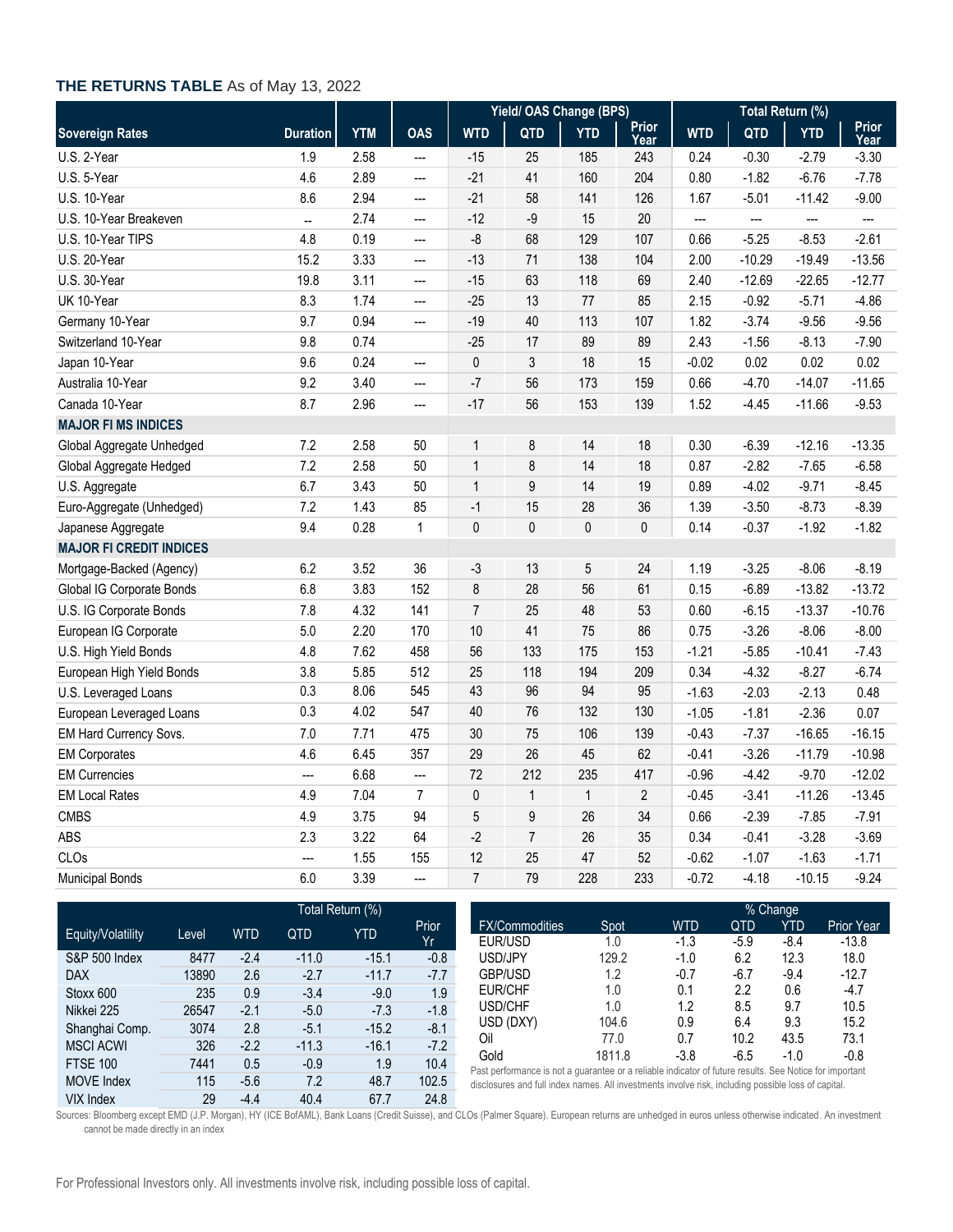# **NOTICE: IMPORTANT INFORMATION**

Source(s) of data (unless otherwise noted): PGIM Fixed Income as of May 2022

PGIM Fixed Income operates primarily through PGIM, Inc., a registered investment adviser under the U.S. Investment Advisers Act of 1940, as amended, and a Prudential Financial, Inc. ("PFI") company. Registration as a registered investment adviser does not imply a certain level or skill or training. PGIM Fixed Income is headquartered in Newark, New Jersey and also includes the following businesses globally: (i) the public fixed income unit within PGIM Limited, located in London; (ii) PGIM Netherlands B.V., located in Amsterdam; (iii) PGIM Japan Co., Ltd. ("PGIM Japan"), located in Tokyo; (iv) the public fixed income unit within PGIM (Hong Kong) Ltd. located in Hong Kong; and (v) the public fixed income unit within PGIM (Singapore) Pte. Ltd., located in Singapore ("PGIM Singapore"). PFI of the United States is not affiliated in any manner with Prudential plc, incorporated in the United Kingdom or with Prudential Assurance Company, a subsidiary of M&G plc, incorporated in the United Kingdom. Prudential, PGIM, their respective logos, and the Rock symbol are service marks of PFI and its related entities, registered in many jurisdictions worldwide.

These materials are for informational or educational purposes only. The information is not intended as investment advice and is not a recommendation about managing or investing assets. In providing these materials, PGIM is not acting as your fiduciary. Clients seeking information regarding their particular investment needs should contact their financial professional. These materials represent the views and opinions of the author(s) regarding the economic conditions, asset classes, securities, issuers or financial instruments referenced herein. Distribution of this information to any person other than the person to whom it was originally delivered and to such person's advisers is unauthorized, and any reproduction of these materials, in whole or in part, or the divulgence of any of the contents hereof, without prior consent of PGIM Fixed Income is prohibited. Certain information contained herein has been obtained from sources that PGIM Fixed Income believes to be reliable as of the date presented; however, PGIM Fixed Income cannot quarantee the accuracy of such information, assure its completeness, or warrant such information will not be changed. The information contained herein is current as of the date of issuance (or such earlier date as referenced herein) and is subject to change without notice. PGIM Fixed Income has no obligation to update any or all of such information; nor do we make any express or implied warranties or representations as to the completeness or accuracy or accept responsibility for errors. All investments involve risk, including the possible loss of capital. These materials are not intended as an offer or solicitation with respect to the purchase or sale of any security or other financial instrument or any investment management services and should not be used as the basis for any investment decision. No risk management technique can guarantee the mitigation or elimination of risk in any market environment. Past performance is not a guarantee or a reliable indicator of future results and an investment could lose value. No liability whatsoever is accepted for any loss (whether direct, indirect, or consequential) that may arise from any use of the information contained in or derived from this report. PGIM Fixed Income and its affiliates may make investment decisions that are inconsistent with the recommendations or views expressed herein, including for proprietary accounts of PGIM Fixed Income or its affiliates.

The opinions and recommendations herein do not take into account individual client circumstances, objectives, or needs and are not intended as recommendations of particular securities, financial instruments or strategies to particular clients or prospects. No determination has been made regarding the suitability of any securities, financial instruments or strategies for particular clients or prospects. For any securities or financial instruments mentioned herein, the recipient(s) of this report must make its own independent decisions.

Conflicts of Interest: PGIM Fixed Income and its affiliates may have investment advisory or other business relationships with the issuers of securities referenced herein. PGIM Fixed Income and its affiliates, officers, directors and employees may from time to time have long or short positions in and buy or sell securities or financial instruments referenced herein. PGIM Fixed Income and its affiliates may develop and publish research that is independent of, and different than, the recommendations contained herein. PGIM Fixed Income's personnel other than the author(s), such as sales, marketing and trading personnel, may provide oral or written market commentary or ideas to PGIM Fixed Income's clients or prospects or proprietary investment ideas that differ from the views expressed herein. Additional information regarding actual and potential conflicts of interest is available in Part 2A of PGIM Fixed Income's Form ADV.

In the **United Kingdom**, information is issued by PGIM Limited with registered office: Grand Buildings, 1-3 Strand, Trafalgar Square, London, WC2N 5HR. PGIM Limited is authorised and regulated by the Financial Conduct Authority ("FCA") of the United Kingdom (Firm Reference Number 193418). In the European Economic Area ("EEA"), information is issued by PGIM Netherlands B.V., an entity authorised by the Autoriteit Financiële Markten ("AFM") in the Netherlands and operating on the basis of a European passport. In certain EEA countries, information is, where permitted, presented by PGIM Limited in reliance of provisions, exemptions or licenses available to PGIM Limited under temporary permission arrangements following the exit of the United Kingdom from the European Union. These materials are issued by PGIM Limited and/or PGIM Netherlands B.V. to persons who are professional clients as defined under the rules of the FCA and/or to persons who are professional clients as defined in the relevant local implementation of Directive 2014/65/EU (MiFID II). In certain countries in Asia-Pacific, information is presented by PGIM (Singapore) Pte. Ltd., a Singapore investment manager registered with and licensed by the Monetary Authority of Singapore. In **Japan**, information is presented by PGIM Japan Co. Ltd., registered investment adviser with the Japanese Financial Services Agency. In **South Korea**, information is presented by PGIM, Inc., which is licensed to provide discretionary investment management services directly to South Korean investors. In **Hong Kong**, information is provided by PGIM (Hong Kong) Limited, a regulated entity with the Securities & Futures Commission in Hong Kong to professional investors as defined in Section 1 of Part 1 of Schedule 1 (paragraph (a) to (i) of the Securities and Futures Ordinance (Cap.571). In **Australia**, this information is presented by PGIM (Australia) Pty Ltd ("PGIM Australia") for the general information of its "wholesale" customers (as defined in the Corporations Act 2001). PGIM Australia is a representative of PGIM Limited, which is exempt from the requirement to hold an Australian Financial Services License under the Australian Corporations Act 2001 in respect of financial services. PGIM Limited is exempt by virtue of its regulation by the FCA (Reg: 193418) under the laws of the United Kingdom and the application of ASIC Class Order 03/1099. The laws of the United Kingdom differ from Australian laws. In **South Africa**, PGIM, Inc. is an authorised financial services provider – FSP number 49012. In Canada, pursuant to the international adviser registration exemption in National Instrument 31-103, PGIM, Inc. is informing you that: (1) PGIM, Inc. is not registered in Canada and is advising you in reliance upon an exemption from the adviser registration requirement under National Instrument 31-103; (2) PGIM, Inc.'s jurisdiction of residence is New Jersey, U.S.A.; (3) there may be difficulty enforcing legal rights against PGIM, Inc. because it is resident outside of Canada and all or substantially all of its assets may be situated outside of Canada; and (4) the name and address of the agent for service of process of PGIM, Inc. in the applicable Provinces of Canada are as follows: in Québec: Borden Ladner Gervais LLP, 1000 de La Gauchetière Street West, Suite 900 Montréal, QC H3B 5H4; in **British Columbia:** Borden Ladner Gervais LLP, 1200 Waterfront Centre, 200 Burrard Street, Vancouver, BC V7X 1T2; in **Ontario:** Borden Ladner Gervais LLP, 22 Adelaide Street West, Suite 3400, Toronto, ON M5H 4E3; in **Nova Scotia:** Cox & Palmer, Q.C., 1100 Purdy's Wharf Tower One, 1959 Upper Water Street, P.O. Box 2380 - Stn Central RPO, Halifax, NS B3J 3E5; in **Alberta:** Borden Ladner Gervais LLP, 530 Third Avenue S.W., Calgary, AB T2P R3.

#### **© 2022 PFI and its related entities**.

U.S. Investment Grade Corporate Bonds: Bloomberg Barclays U.S. Corporate Bond Index: The Bloomberg Barclays U.S. Investment Grade Corporate Bond Index covers U.S.D-denominated, investment-grade, fixed-rate or step up, taxable securities sold by industrial, utility and financial issuers. It includes publicly issued U.S. corporate and foreign debentures and secured notes that meet specified maturity, liquidity, and quality requirements. Securities included in the index must have at least 1 year until final maturity and be rated investment-grade (Baa3/ BBB-/BBB-) or better using the middle rating of Moody's, S&P, and Fitch.

European Investment Grade Corporate Bonds: Bloomberg Barclays European Corporate Bond Index (unhedged): The Bloomberg Barclays Euro-Aggregate: Corporates bond Index is a rules-based benchmark measuring investment grade, EUR denominated, fixed rate, and corporate only. Only bonds with a maturity of 1 year and above are eligible.

U.S. High Yield Bonds: ICE BofAML U.S. High Yield Index: The ICE BofAML U.S. High Yield Index covers US dollar denominated below investment grade corporate debt publicly issued in the US domestic market. Qualifying securities must have a below investment grade rating (based on an average of Moody's, S&P and Fitch), at least 18 months to final maturity at the time of issuance, and at least one year remaining term to final maturity as of the rebalancing date.

European High Yield Bonds: ICE BofAML European Currency High Yield Index: This data represents the ICE BofAML Euro High Yield Index value, which tracks the performance of Euro denominated below investment grade corporate debt publicly issued in the euro domestic or eurobond markets. Qualifying securities must have a below investment grade rating (based on an average of Moody's, S&P, and Fitch). Qualifying securities must have at least one year remaining term to maturity, a fixed coupon schedule, and a minimum amount outstanding of €100 M. ICE Data Indices, LLC, used with permission. ICE DATA INDICES, LLC IS LICENSING THE ICE DATA INDICES AND RELATED DATA "AS IS," MAKES NO WARRANTIES REGARDING SAME, DOES NOT GUARANTEE THE SUITABILITY, QUALITY, ACCURACY, TIMELINESS, AND/OR COMPLETENESS OF THE ICE DATA INDICES OR ANY DATA INCLUDED IN, RELATED TO, OR DERIVED THEREFROM, ASSUMES NO LIABILITY IN CONNECTION WITH THEIR USE, AND DOES NOT SPONSOR, ENDORSE, OR RECOMMEND PGIM FIXED INCOME OR ANY OF ITS PRODUCTS OR SERVICES.

U.S. Senior Secured Loans: Credit Suisse Leveraged Loan Index: The Credit Suisse Leveraged Loan Index is a representative, unmanaged index of tradable, U.S. dollar denominated floating rate senior secured loans and is designed to mirror the investable universe of the U.S. dollar denominated leveraged loan market. The Index return does not reflect the impact of principal repayments in the current month.

European Senior Secured Loans: Credit Suisse Western European Leveraged Loan Index: All Denominations EUR hedged. The Index is a representative, unmanaged index of tradable, floating rate senior secured loans designed to mirror the investable universe of the European leveraged loan market. The Index return does not reflect the impact of principal repayments in the current month.

Emerging Markets U.S.D Sovereign Debt: JP Morgan Emerging Markets Bond Index Global Diversified: The Emerging Markets Bond Index Global Diversified (EMBI Global) tracks total returns for U.S.D-denominated debt instruments issued by emerging market sovereign and quasi-sovereign entities: Brady bonds, loans, and Eurobonds. It limits the weights of those index countries with larger debt stocks by only including specified portions of these countries' eligible current face amounts of debt outstanding. To be deemed an emerging market by the EMBI Global Diversified Index, a country must be rated Baa1/BBB+ or below by Moody's/S&P rating agencies. Information has been obtained from sources believed to be reliable, but J.P. Morgan does not warrant its completeness or accuracy. The Index is used with permission. The Index may not be copied, used, or distributed without J.P. Morgan's prior written approval. Copyright 2021, J.P. Morgan Chase & Co. All rights reserved.

For Professional Investors only. All investments involve risk, including possible loss of capital.